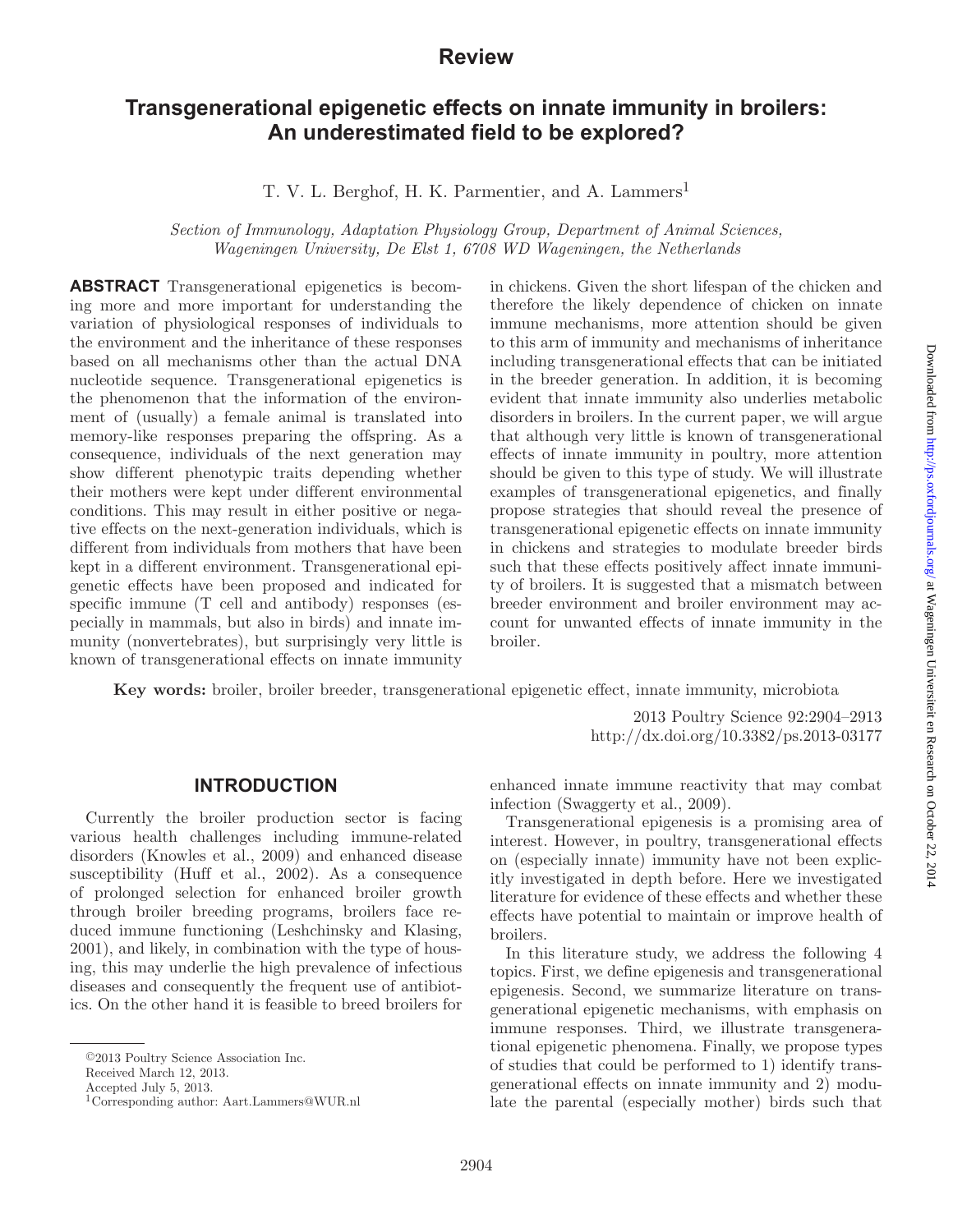transgenerational epigenetic effects could enhance the health status of broilers. We speculate that a mismatch between housing and feeding management of the broiler breeder and that of the broiler may underlie health problems of the broiler based on misdirected transgenerational epigenetic information. This literature study will provide a definition of transgenerational epigenetic effects and transfer mechanisms, including an overview of reported examples. Based on these findings, we propose future directions, with a focus on innate immunity.

### *Avian Innate Immune System and Its Importance*

Roughly 98% of all multicellular organisms possesses an innate immune system (Kogut, 2009). It is hypothesized that chickens use the innate immune system to a greater degree than the adaptive immune system based on specific T cells and specific antibodies (Lee, 2006; Klasing, 2007). In addition, the short life of most broilers harvested for food (approximately 6 wk) limits the time available for full adaptive immune system development. This underscores the importance of the innate immune system in broilers.

The 3 hallmarks of the innate immune system are: rapid action, limited duration, and limited specificity (Klasing, 2007; Kogut, 2009). The innate immune system consists of various cell types: monocytes/macrophages, natural killer (**NK**) cells, heterophils, and various soluble components such as natural antibodies (**NAb**), defensins, and various complement cascades (He et al., 2003; Parmentier et al., 2004; Bar-Shira and Friedman, 2006; Rogers et al., 2008; Nerren and Kogut, 2009; Sjöberg et al., 2009). Although there are many cells involved in innate immunity of vertebrates, they can all be functionally triggered by microbe-associated molecular patterns (**MAMP**). Microbe-associated molecular patterns are life-cycle essential (and thus conserved) structures of microbes. These structures are recognized by pattern recognition receptors, which are expressed by all (innate) immune cells. This enables the host to respond quickly to a wide range of microbes/ pathogens (Kumar et al., 2011).

The chicken's innate immune system is already present at hatch, but is not fully functional yet. For example, heterophils become only fully functional after 2 to 3 wk, but are also suggested to play an important protective role in the neonate (Friedman and Bar-Shira, 2005; Swaggerty et al., 2009). The NK cells were suggested to be important in mucosal immunity where they are almost solely located (Rogers et al., 2008).

During the development of the innate immune system, and the functional absence of a specific immune system, maternal antibodies (**mAb**) transferred via yolk and albumen are present to protect the hatchling (Klipper et al., 2004; Friedman et al., 2012). After 2 wk of life, mAb are no longer detectable in significant levels (Grindstaff et al., 2003) and adaptive immunity by the chick itself is being developed (Bar-Shira et al., 2003). However, it takes at least 3 to 4 additional weeks for the adaptive immune system to become fully functional (Lammers et al., 2010). Therefore it is believed that during the first 6 wk of life the chicken mainly relies on its innate immune system and mAb, although currently applied vaccination strategies in ovo and in the first week of life indicate that protective adaptive responses can be induced. Additionally, direct and indirect influences of mAb on the development and functionality of the innate immune system (immunological imprinting) in chicken are suggested (Klipper et al., 2004), as is also proposed previously for mammals (Lemke et al., 2004). These aspects are further reviewed by Hasselquist and Nilsson (2009).

One of the key stimulators of immune and intestinal development in the chick is physical exposure to feed (Noy et al., 2001; Friedman and Bar-Shira, 2005). Feed withholding (up to 72 h) resulted in delayed development of several physiological and immune parameters. Feed-withheld chickens needed at least 2 wk for full immunological recovery compared with chickens that were not feed-withheld (Bar-Shira et al., 2005).

#### *Gut Microbiota*

Immediately posthatch, a complex intestinal bacterial population will develop (Bar-Shira et al., 2003). This intestinal microbiota is derived from the feed and the environment. As these bacteria produce hundreds of proteins that contribute to host physiology, but that cannot be produced by the host itself (Costello et al., 2009), the host and its microbiota are regarded as a superorganism in which energy and metabolites can be exchanged and homeostasis is maintained by the immune system (Cerf-Bensussan and Gaboriau-Routhiau, 2010). This interplay between intestinal microbiota, (innate) immunity, health, and production has been investigated extensively. For instance, the cecal microbiota composition was associated with feed efficiency expressed by the feed conversion ratio (Dibner et al., 2008; Torok et al., 2008; Stanley et al., 2012). Next to this, the gut microbiota plays an important role in preventing colonization of pathogenic bacteria by nutrient and space competition and by secretion of antimicrobials (Barnes, 1979).

In the first 2 wk of life, enterococci and lactobacilli are the dominant species in all segments of the broiler gastrointestinal tract (van der Wielen et al., 2000; Snel et al., 2002). Coliforms are also present in high numbers in the ceca (van der Wielen et al., 2000). In the subsequent 3 to 4 wk of age, the microbial composition in the chickens intestines is unstable and fluctuating (den Hartog, 2013). This unstable period is accompanied with signs of mild inflammation. Multivariate analyses revealed that the intestinal microbiota composition correlated with mRNA levels of several pro-inflammatory cytokine genes. These data strongly suggest interplay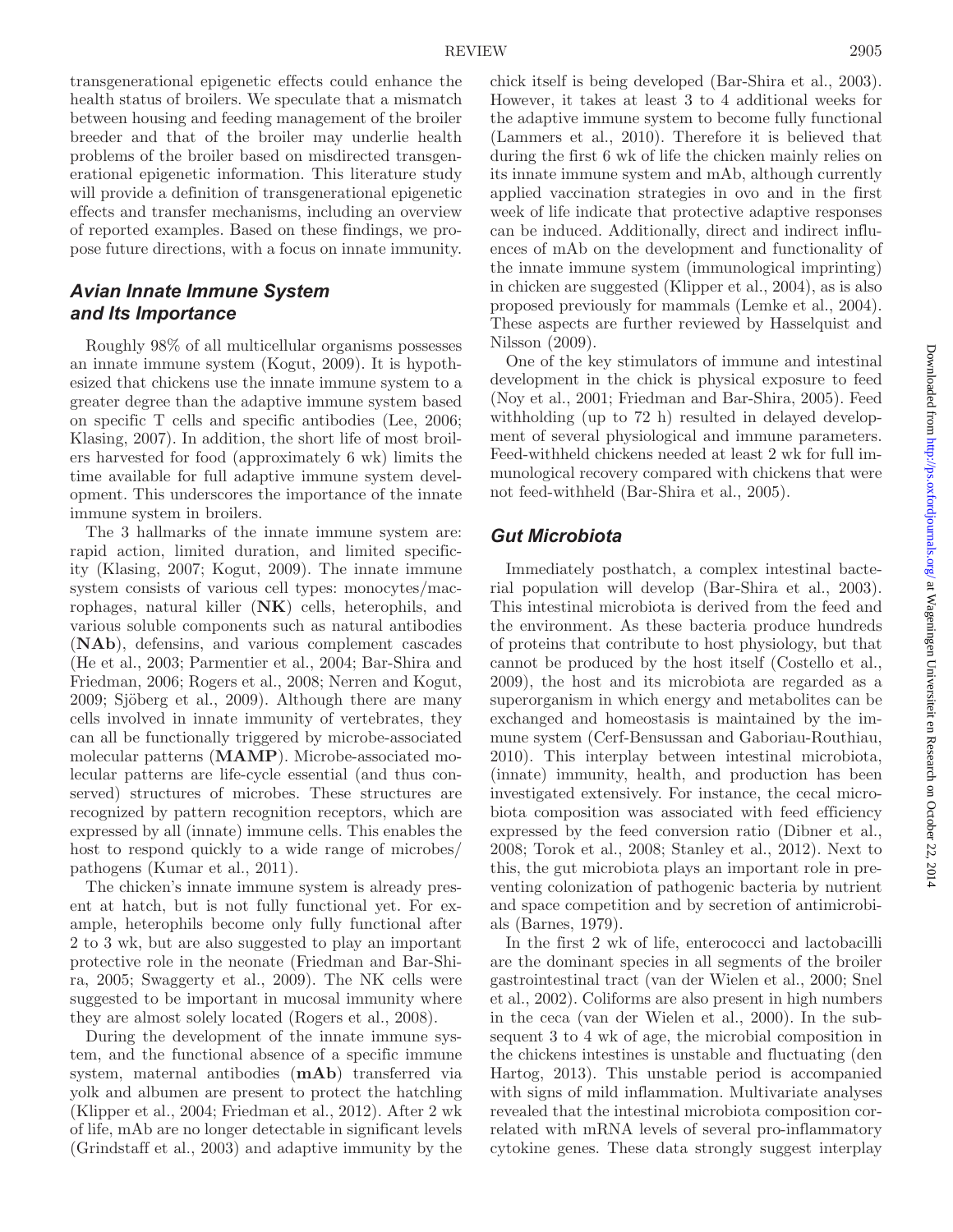between microbiota composition and activity of the innate immune system. In the adult chicken, a more or less stable composition is established, where lactobacilli are mainly present in the crop, duodenum, and ileum. Many unspecified obligate anaerobic bacteria are found in the ceca (Apajalahti, 2005; Gabriel et al., 2006).

The gut microbiota likely plays an essential role in the ontogeny of the vertebrate immune system (Macpherson and Harris, 2004), and also gut development was found to be highly associated with the presence and the composition of the microbiota (Maisonnier et al., 2003). For instance, development of the (adaptive) immune system and growth of the chicken hindgut (with high loads of microbes) was more sensitive to feed deprivation than the development of the foregut immune components (Bar-Shira et al., 2003, 2005; Bar-Shira and Friedman, 2006). Examples of effects of gut microbiota on innate immunity in vertebrates are an enhanced activity of NK cells, granulocytes, macrophages, and cytokine responsiveness (Mandel et al., 1989; Granholm et al., 1992; Tlaskalová-Hogenová et al., 2004; Farnell et al., 2006; Gabriel et al., 2006). However, many aspects of the interplay between microbiota and the immune system are still unknown.

### **TRANSGENERATIONAL EPIGENETIC EFFECTS**

In the next section we will 1) define transgenerational epigenesis/epigenetic effects, 2) summarize examples and mechanisms of transgenerational epigenetic effects, and 3) provide examples of such effects.

### *Definition*

Waddington (1957) was the first to define the term epigenetics. As a developmental/molecular biologist, Waddington focused on how gene expression patterns are modified during differentiation and development (Youngson and Whitelaw, 2008). However, evolutionary biology uses the term epigenetics as well to study the transfer of nongenetic information across generations (Youngson and Whitelaw, 2008), which has led to the formulation of several definitions and interpretations of epigenetics. For the sake of clarity, we define our working definition of transgenerational epigenetic effects based on a combination of definitions from Kouzarides (2007) and Youngson and Whitelaw (2008), with some minor adjustments as follows: transgenerational epigenetic effects are effects based on information 1) carried by a cell/individual, but 2) that is not encoded by changes in the nucleotide sequence of the DNA and 3) that is transferred to successive generation(s) 4) without the necessity of the original environmental stimulus. Transgenerational epigenetic effects provide thus a life-course strategy for offspring, which is mapped by the parents, to meet the demands of the predicted environment in later life (Gluckman et al., 2007; Godfrey et al., 2007). As a consequence of this definition, the environment of the offspring may be such that the transgenerational epigenetic effects may also negatively affect the offspring.

Worldwide, roughly 60 billion broilers are kept on a yearly basis (Aviagen Group, Huntsville, AL). Approximately 460 million broiler breeders are used to produce these numbers (calculated from Aviagen Group, Huntsville, AL), which means that one broiler breeder hen produces around 100 broilers per year. Therefore, even a small transgenerational epigenetic improvement of the broilers health via environmental modulation of the breeders can have a major impact on broilers. In addition, some transgenerational epigenetic effects last for more than one generation, thereby making the grandparents also key factors in the epigenetic process.

### *Mechanisms and Examples of Transgenerational Epigenetic Effects*

Mechanisms or routes of transfer of both transgenerational and nontransgenerational epigenetic information (i.e., within one generation) are summarized in Table 1. For readability, these mechanisms will from now on be referred to as epigenetic mechanisms regardless of inheritance.

Molecular epigenetic mechanisms are DNA modifications (e.g., DNA methylation, DNA acetylation), histone modifications (e.g., acetylation), and exchange associated with altered chromatin structure and noncoding RNA and microRNA (**miRNA**). These mechanisms are all related with the accessibility to DNA introns and generally involved in cell differentiation during ontogeny and tissue development. These epigenetic mechanisms have been studied extensively, though are not always understood completely. Some basic principles have been clarified: unmethylated CpG-islands (DNA containing many C and G nucleotides) at promoter regions were found to be accessible for transcription, whereas heavily methylated CpG-islands were found to be inaccessible for transcription (Korte et al., 2005), indicating that the degree of methylation determines the degree of transcription (Jones and Takai, 2001). The degree of transcription of CpG-islands was also associated with structural chromatin changes: euchromatin and heterochromatin, respectively (Delcuve et al., 2009; Carson et al., 2011).

These molecular mechanisms are suggested to be underlying mechanisms in epigenetics/meiotic transfer of information (parent to offspring), but the majority of research is focused on epigenesis/mitotic transfer of information within an individual (cell to cell). As mentioned before, we will use the term transgenerational epigenetic effects only for information transferred from parent to offspring. However, epigenesis (cell to cell transfer within one generation) does illustrate that molecular epigenetic mechanisms do occur in innate immune cells as well. Epigenesis regulates gene expression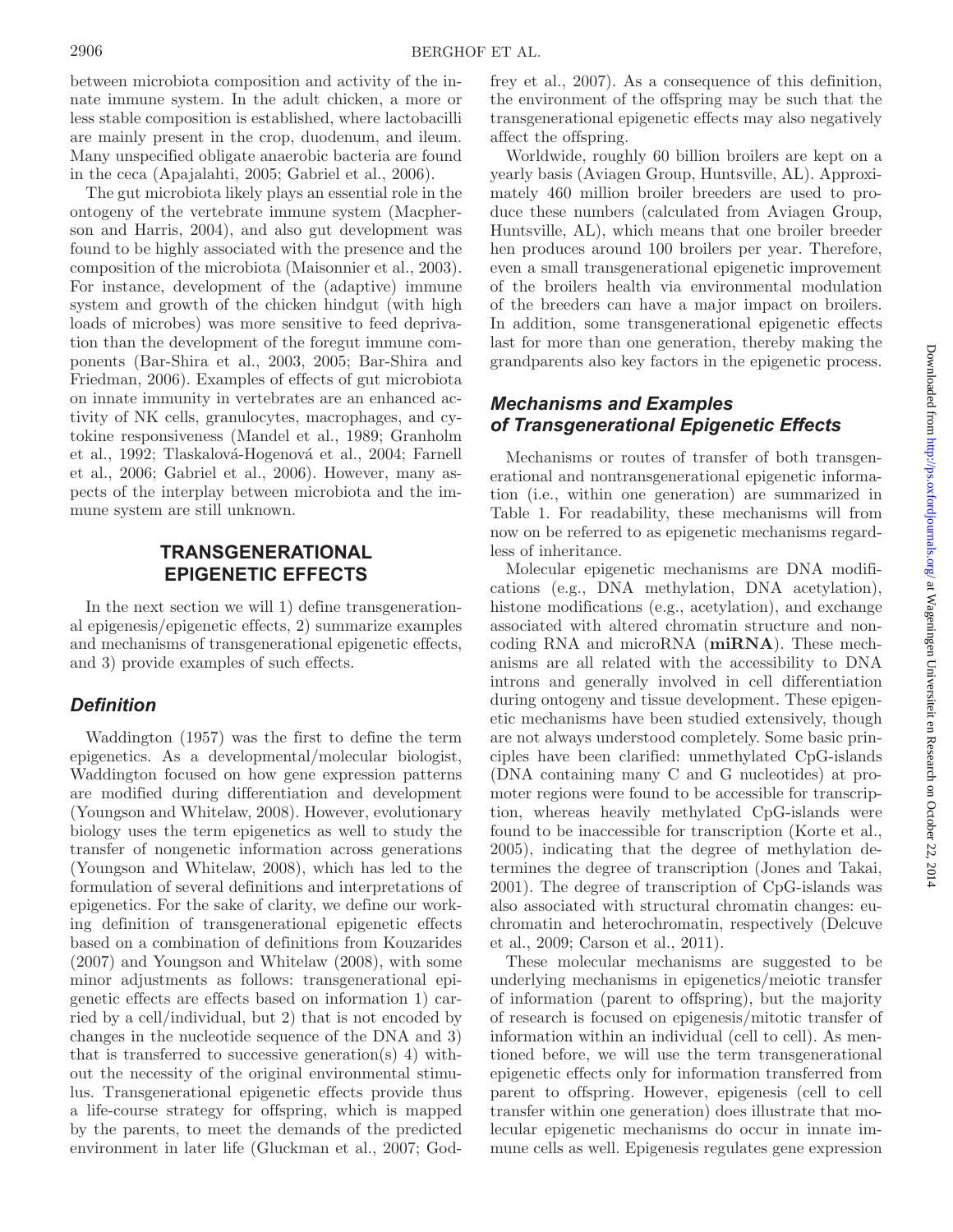| ì | i<br>$\frac{1}{2}$<br>í<br>$\frac{1}{2}$ |
|---|------------------------------------------|
|   |                                          |
|   | Ï<br>$\overline{\phantom{a}}$<br>J<br>į  |
|   |                                          |
|   | i                                        |
|   | <b>County</b><br>I                       |
|   | l                                        |
|   |                                          |
|   |                                          |
|   | j                                        |
|   | $\frac{1}{2}$<br>j<br>١                  |
|   |                                          |
|   |                                          |
|   | J                                        |
|   | J<br>$\overline{\phantom{a}}$<br>í<br>5  |
|   | l                                        |
|   |                                          |
|   | ļ<br>I                                   |
|   | j<br>j<br>ï                              |
|   | l<br>١                                   |
|   |                                          |
|   | l                                        |
|   | ١                                        |
|   |                                          |
|   | 1                                        |
|   | $\overline{\mathbf{C}}$                  |
|   | $\frac{1}{2}$<br>ļ                       |
| I |                                          |

| Category                                                               | Origin                       | Process                                                                                                                                                                                                                                | References                                                                                                |
|------------------------------------------------------------------------|------------------------------|----------------------------------------------------------------------------------------------------------------------------------------------------------------------------------------------------------------------------------------|-----------------------------------------------------------------------------------------------------------|
| DNA modifications                                                      | Parental                     | Molecular alteration of DNA affects its accessibility for transcription. Modifications include<br>methylation, acetylation, and phosphorylation.                                                                                       | Gluckman et al. (2007<br>Delcuve et al. (2009)                                                            |
| (by histone variants or modifications)<br>Chromatin structural changes | Parental                     | Molecular alteration of the chromatin structure by histone modifications affects DNA                                                                                                                                                   | Carson IV et al. (2011),<br>Gluckman et al. $(2007)$<br>Delcuve et al. (2009),                            |
| RNA (noncoding RNA and microRNA)                                       | Parental                     | accessibility for transcription. Modifications include methylation, acetylation, and<br>phosphorylation.<br>Small RNA molecules (21 to 23 nucleotides) encoded in the genome alter gene expression by<br>binding to target mRNA, there | Gluckman et al. (2007),<br>Godfrey et al. (2007),<br>Delcuve et al. (2009),<br>Nätt et al. $(2012)^1$     |
| Self-sustaining loops<br>Mitochondria                                  | $\rm {Parental}$<br>Parental | changes.<br>Gene activity is autoregulated via self-sustaining loops by their protein products.<br>Quality and quantity of the mitochondria present in sperm cell and oocyte.                                                          | Ho and Burggren $(2010)^1$<br>Gluckman et al. $(2007)$ ,<br>Sutovsky et al. (1999)<br>$McComell (2006)$ , |
| Sperm properties                                                       | Paternal                     | Altered sperm concentration, motility, morphology, seminal fluid, and other quality factors.                                                                                                                                           | Du Plessis et al. (2010),<br>Aitken et al. (2004)<br>Ng et al. (2010)                                     |
| Paternal factors                                                       | Paternal                     | Several factors (e.g., transcription factors, signaling molecules) are involved in various<br>embryonic developmental processes.                                                                                                       | Hsu and Schulz (2000),<br>Shalgi et al. (1994)                                                            |
| Maternal antibodies                                                    | Maternal                     | Transfer of immunologically relevant environmental information.                                                                                                                                                                        | Grindstaff et al. (2003). <sup>1</sup><br>Klipper et al. (2004),<br>Lemke et al. (2004)                   |
| Hormones and other egg components                                      | Maternal                     | Maternal hormones and other egg components present in the egg.                                                                                                                                                                         | Groothuis et al. $(2005)$ , <sup>1</sup><br>Surai et al. $(2003)^1$<br>Chin et al. (2009)                 |
| Gametal RNA                                                            | Parental                     | Parental RNA present in sperm cell and oocyte.                                                                                                                                                                                         | Rassoulzadegan et al. (2006)<br>Ho and Burggren $(2010)$ , <sup>1</sup><br>Gluckman et al. $(2007)$ ,     |
| Microbiota                                                             | Maternal                     | Maternal and environmental microbiota present on eggshell.                                                                                                                                                                             | Grönlund et al. (1999),<br>Cook et al. $(2005)$ , <sup>1</sup><br>Soler et al. $(2011)^1$                 |
|                                                                        |                              |                                                                                                                                                                                                                                        |                                                                                                           |

 $\rm ^1Study$  performed (partly) in birds. 1Study performed (partly) in birds.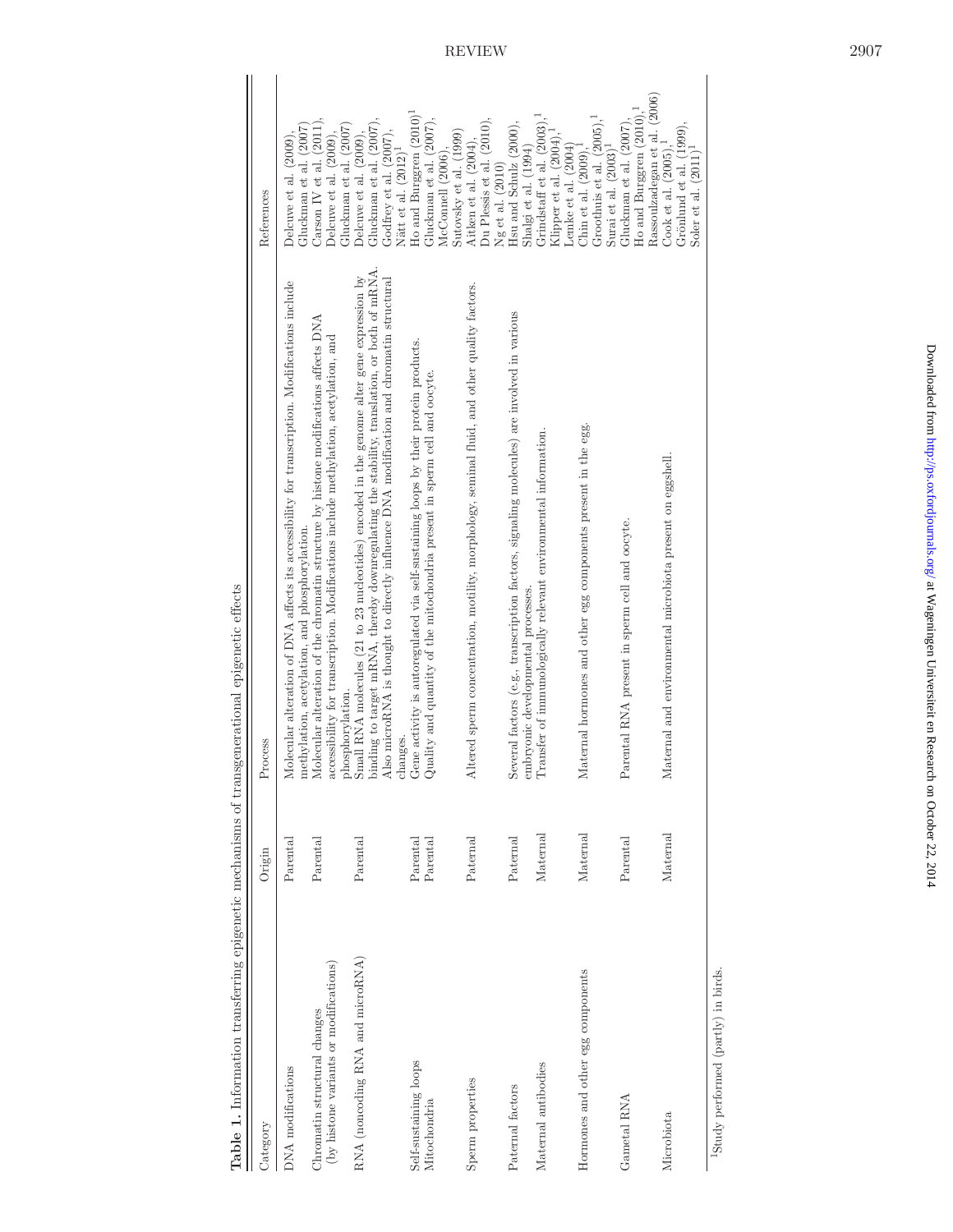independently of DNA nucleotide sequence in healthy individuals as often investigated in murine or human cells, for example to keep intestinal immune homeostasis, to generate oral tolerance, or to acquire trained immunity (Takahashi et al., 2009; Kleinnijenhuis et al., 2012; Martino and Prescott, 2013). Kleinnijenhuis et al. (2012) showed that stimulation of monocytes resulted in nonspecific protection from reinfection via epigenetic reprogramming, known as trained immunity. Consequently, trained immune cells have a memory for innate host defense (Netea et al., 2011). Additionally, epigenesis is also involved in diseases [i.e., allergies, asthma, airway inflammation, cancer, metabolic, and autoimmune disease (Godfrey et al., 2007; Zhu et al., 2010; Carson IV et al., 2011; Brand et al., 2012)].

Next to the molecular routes of epigenetic mechanisms on the DNA level, information from one generation to the other can also be transferred by soluble components present in the uterus or the egg, such as maternal antibodies (Grindstaff et al., 2003; Lemke et al., 2004), hormones, and other components (Groothuis et al., 2005; Nätt et al., 2009; Ho et al., 2011).

In addition, sperm properties (Du Plessis et al., 2010; Ng et al., 2010), oocyte and sperm RNA (Rassoulzadegan et al., 2006; Gluckman et al., 2007) are routes for transferring information. Also quantity and quality of maternal mitochondria can transfer information from one generation to the next generation (Gluckman et al., 2007). Paternal mitochondria are likely not a route because they are degraded during spermatogenesis or are lost in the fertilized oocyte (McConnell, 2006).

Although the maternal microbiota is not necessarily transferred to the next generation (microbes can die or loose attachment to the eggshell), the maternal gut microbiota can act as a transfer mechanism as well (Cook et al., 2005; Soler et al., 2011).

The listed epigenetic transfer mechanisms also show us why poultry are good models for transgenerational epigenetic studies. The eggs can be isolated and the hatchling can be raised without direct influence of parents (Gluckman et al., 2007; Nätt et al., 2009). Although the egg provides an easier model for studying epigenetics, it should be realized that the composition of eggs differs between chicken breeds, between hens of the same breed, and even between eggs of the same hen (Vieira and Moran, 1998; Silversides and Scott, 2001; Friedman et al., 2012). Maternal diets were also found to influence egg composition (Surai et al., 2003; Karadas et al., 2005).

Noteworthy to mention is the suggestion that transgenerational epigenetic effects, especially methylation of DNA, were essential in the domestication and selection of the modern chicken (Nätt et al., 2012).

## *Examples of Transgenerational Epigenetic Effects*

Only a very limited number of articles describe transgenerational epigenetic effects in birds and even fewer describe transgenerational epigenetic effects on innate immunity in poultry.

A notable observation that suggests transgenerational epigenetic effects was done by Lindqvist et al. (2007) and later repeated by Nätt (2008) and Nätt et al. (2009): 2 groups of laying hens were raised with an unpredictable or predictable light regimen. Birds with an unpredictable regimen showed different feeding behavior than birds with a predictable regimen. The offspring of these 2 groups showed the same directed feeding behavior as their parents, even though both groups experienced a normal predictable light regimen. The offspring of birds that underwent the unpredictable light regimen was also found more competitive and grew faster than the control group. Immunoglobulin gene expression was found to be downregulated in birds with the unpredictable light regimen as well as in their descendants (Nätt et al., 2009). Regulation of these genes, which are involved in both neural development (Huh et al., 2000) and immunity, suggests that also immune parameters can be epigenetically transferred to the next generation (Nätt et al., 2009). The estradiol levels in the eggs from hens that underwent the unpredictable light regimen were higher than in the eggs from birds that underwent the predictable light regimens (Nätt, 2008; Nätt et al., 2009). Estradiol levels have been related to feeding behavior (Eckel, 2004), and therefore, when transferred between generations, may be an explanation for these observations (Nätt, 2008; Nätt et al., 2009).

During life, broiler breeders experience chronic hunger. They receive 50 to 80% feed restriction during their growth period and up to 50% feed restriction during adulthood (Mench, 2002). In line with this, a study was done on broiler breeders by Van der Waaij et al. (2011). Normal feed-restricted broiler breeders were found to produce offspring that were significantly lighter at slaughter than offspring of breeder hens fed ad libitum (Van der Waaij et al., 2011). Offspring of ad libitum fed hens had also relatively less abdominal fat at slaughter (van der Waaij et al., 2011), which was also observed in other animals (Dwyer et al., 1994; Zhu et al., 2004). However, it cannot be determined whether observed differences are due to an undernutritional state of the parental birds or due to nutrient deficiencies in the diet. In mammals, undernutrition promotes the dominance of T helper 2 cells over T helper 1 cells and reduces the development of regulatory T cells (De Rosa et al., 2007; Kau et al., 2011). Neutrophil, monocyte, and macrophage activation are also negatively influenced by under nutrition (La Cava and Matarese, 2004). Unfortunately, no immune parameters were measured in the study of Van der Waaij et al. (2011), but their results suggested detrimental effects of broiler breeders kept under normal restricted feeding and also suggested a transgenerational epigenetic effect on broilers.

In another study, broiler breeders were fed a control diet or an improved diet (control diet supplemented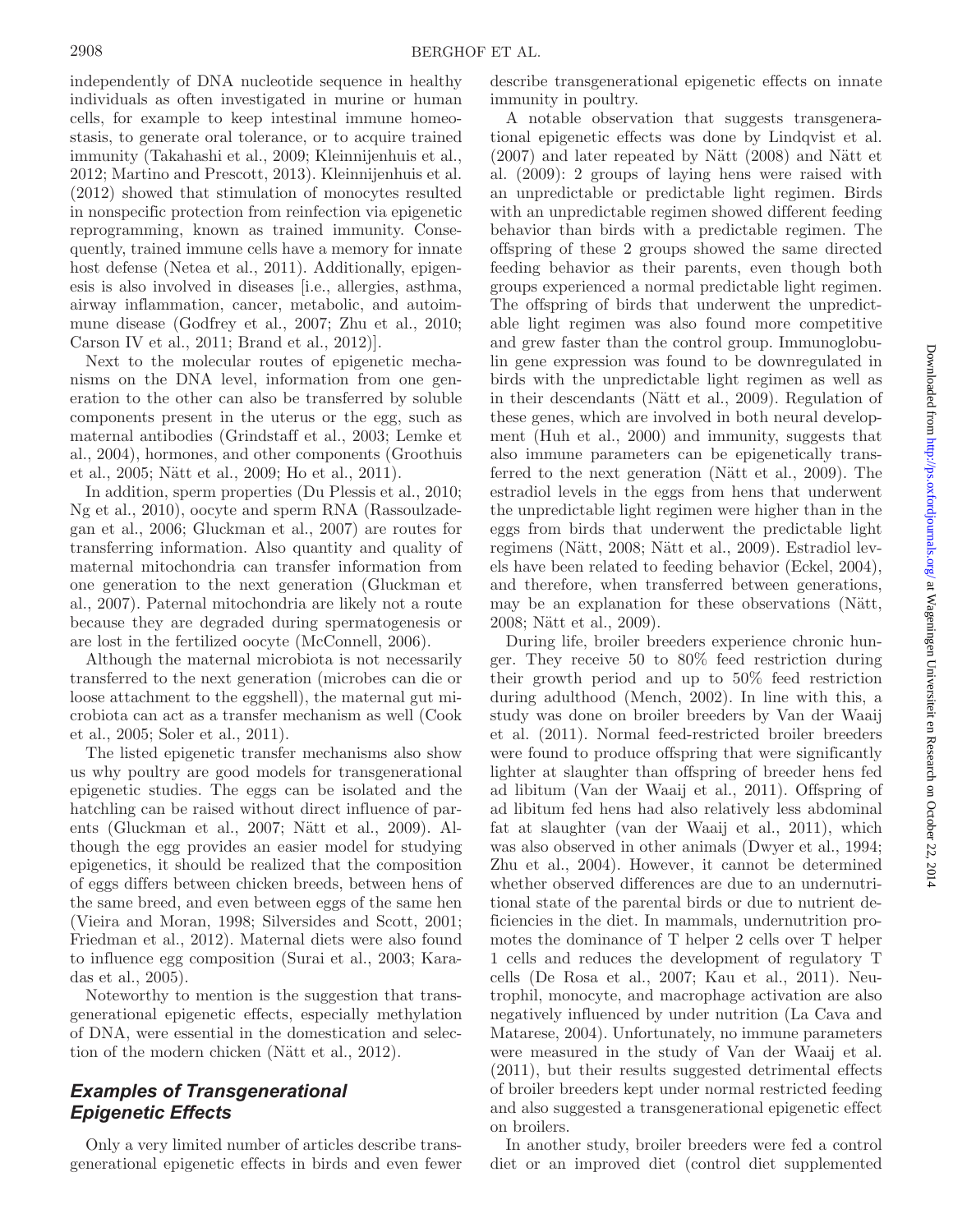with vitamins and minerals), whereas offspring of these 2 groups received the same control diet. It was found that offspring of the improved diet group showed altered gene expression in intestinal development and immune functioning (Rebel et al., 2004, 2006). However, no differences in performance were found between the 2 offspring groups (Rebel et al., 2006). A similar experiment, where broiler breeders were fed a control diet or a deteriorated diet (control diet supplemented with mycotoxins of the fungus *Aspergillus*), reported altered activity of macrophages and different blood levels of specific antibodies in the offspring (Qureshi et al., 1998). These studies highlight the opportunities to epigenetically influence the immunity of offspring via parental nutrition.

Maternal antibodies, although their presence in broilers is limited to mainly the first 2 wk of life (Hamal et al., 2006), may exert a lifelong determinative influence on the neonatal immune system, which can dominate over seemingly genetic predispositions (Grindstaff et al., 2003; Lemke et al., 2004). The specific anti-idiotypic binding of the mAb may have strong immunoregulatory properties and influence the emergence of the available specific neonatal B cell binding repertoire (Wikler et al., 1980; Montesano et al., 1999; Fink et al., 2008), and likely also the neonatal T cell repertoire (Martinez et al., 1986; Rubinstein et al., 1982). Maternal antibodies can therefore be seen as nongenetic, information-bearing molecules that transfer knowledge about the immunologically relevant environment (antigenic specificities from microbes, feed components, and so on) gathered by the mother (Lemke and Lange, 1999; Lemke et al., 2004) to her offspring. As an example for poultry, BSAspecific mAb induced in mother layer hens blocked the induction of oral tolerance to BSA in newly hatched chicks (Klipper et al., 2004). Besides mAb, antimicrobials and other egg components are likely to be (partly) functional in the neonatal intestine for several days. One of these antimicrobials, avidin, was suggested to guide the gut microbiota composition (Klasing, 2007). Avidin is an acute phase protein, which is present in the egg albumen (Cucco et al., 2010). It is bacteriostatic and inhibits pathogenic bacterial growth (Klasing, 2007). A second transgenerational epigenetic mechanism for microbiota inheritance is the transfer of microbiota via the eggshell to young chickens (Grönlund et al., 1999; Cook et al., 2005). Soler et al. (2011) investigated the relation between bacterial load on shells and the innate immune system in 29 bird species. A negative association between (parental titers of) natural antibodies (**NAb**) and bacterial density was found in 19 bird species (including poultry), revealing that a strong parentally derived immune system (in this case NAb) benefits the reduction of the vertical transmission of pathogens (Soler et al., 2011). Finally, transgenerational epigenetic effects on immune responses can be indirectly interpreted from studies on the heritability of NAb levels and specific antibody (**SpAb**) responses that were estimated in 2 chicken lines divergently selected for specific antibody levels against SRBC because maternal environmental effects significantly influenced the heritability of both NAb and SpAb levels in subsequent generations (Wijga et al., 2009).

As indicated above, evidence for transgenerational epigenetic effects on innate immunity is mostly lacking in broilers, but well provided by studies with insects. Insects lack an adaptive immune system and therefore rely completely on innate immunity, which is proposed to be the evolutionary root of the vertebrate's immune system, based on several immunological homologies (Pölkki et al., 2012; Arvantis et al., 2013). Transgenerational epigenetic effects on the offspring's innate immune response were found in various insect species and resulted in better immunological functioning after parental exposure to pathogens or MAMP, but the molecular mechanisms of transgenerational epigenesis remain to be elucidated (Little et al., 2003; Sadd et al., 2005).

Taken together, although many aspects are still unknown, based on the abovementioned studies, it is likely that transgenerational epigenetic mechanisms will affect innate immune responses in broilers also. Note that innate responses are frequently generated via or are related to dietary components and their effects on the microbiota.

#### **CONCLUSIONS AND FUTURE DIRECTIONS**

Transgenerational epigenetic effects are gaining increased awareness in the field of broiler husbandry as a new tool to maintain or improve health, or alternatively to prevent health problems. They may explain variation within treatment groups in various experimental and observational studies. However, hardly any study actually investigates these effects. We performed this literature study as a first step to summarize what has been described previously about transgenerational epigenetic effects and to examine their potential as a tool to improve innate immunity in broilers. Transgenerational epigenetic effects are of major interest because one broiler breeder hen produces approximately 100 broilers, thereby potentially having a large impact on the broiler generation. With respect to transgenerational epigenetic effects on innate immunity, the immune strategy of broiler may depend on innate responses. Genetic selection of parental broilers with improved innate immune responsiveness was proposed to reduce infections by foodborne pathogens (Swaggerty et al., 2009). Innate immunity, however, is not only an important first line of defense and a prerequisite for good specific immune responses, but on the other hand also may underlie various metabolic and autoimmune diseases that seemingly are not related with innate immunity but are characterized by a status of low chronic inflammation such as obesity and type II diabetes (Tanti et al., 2013) and type I diabetes (Wen et al., 2008) in humans. It has been postulated that broilers are also characterized by a status of low chronic inflammation in the absence of infections as well (Balog et al., 2000; Niewold, 2007).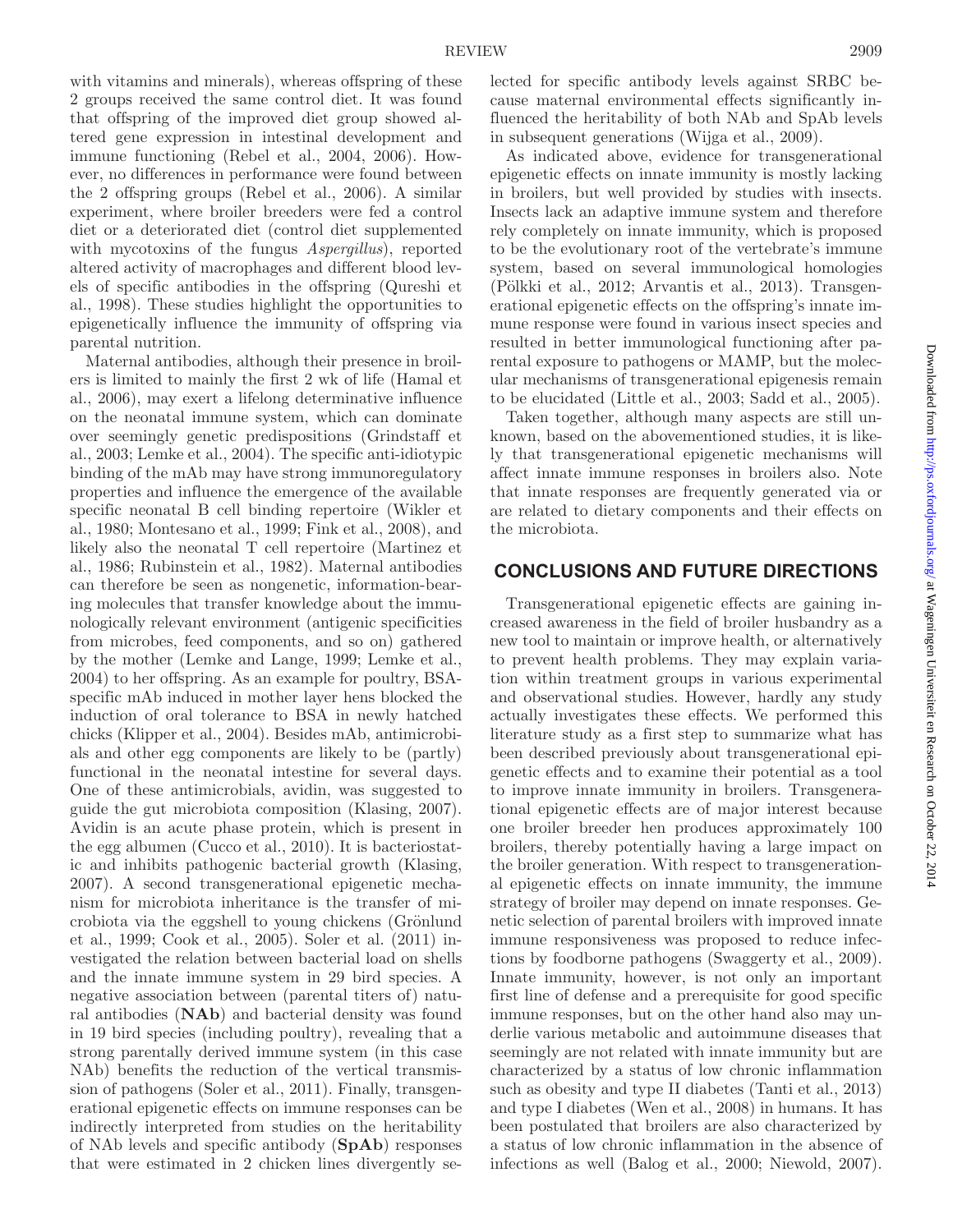In broilers, inflammation appeared to affect or underlie processes such as growth and ascites, lameness (Caplen et al., 2013), and white striping of breast muscles (Kuttappan et al., 2013). Antiinflammatory intervention could increase growth (Niewold, 2007) and reduce local and systemic innate immunity in the absence of infections (Munyaka et al., 2012), but was not always consistently successful (Balog et al., 2000). It is tempting to postulate that the mismatching of breeder and broiler management (e.g., restricted versus ad libitum feeding) underlies health problems of the broiler. The broiler may not be transgenerational-epigenetically prepared for its environment. In addition, transgenerational epigenetic transfer of the maternal microbiota to the broiler is impeded due to artificial brooding and treatment of eggs with formalin, which may affect the development of innate immunity and the establishment of the gut microbiota in a negative fashion.

To further elaborate transgenerational epigenetic effects on innate immunity in poultry, we propose the following research strategies: 1) identification of innate (and specific) immune responses prone to transgenerational epigenetic effects, 2) modulation of transgenerational epigenetic effects on the innate immune system in broilers, for instance by dietary intervention or, more indirectly, by intervention of the microbiota composition of breeders, 3) unravelling mechanisms of the interrelationships between innate immunity, diet, and intestinal microbiota in both breeder and broiler birds, and the consequences of intervention for broilers' health and production. Experimental approaches would include  $2 \times 2$  factorial designs to measure the effects of modulation of maternal innate immunity on innate immunity and health of broilers kept in the same and another environment (including diet and microbiota). Innate parameters to be studied are levels of natural (and specific) maternal antibodies in the egg and neonate, levels of complement components from all cascades, inflammatory and anti-inflammatory cytokines, hormones, antimicrobials and defensins in breeders, eggs, and hatchlings, but also the composition of the maternal intestinal microbiota in and on the egg, and the consequences of modulation of the breeder hen for (innate) immune reactivity of the broiler. We suggest (dietary) interventions to modulate the innate immune system of breeders as a likely start for investigation. Dietary innate immune-stimulating (i.e., an inflammatory environment in the breeder) or inflammation-suppressing treatments of broiler breeders should reveal effects on type and levels of innate immune responses and microbiota composition of the offspring broiler generation and their consequences for resistance to both infectious diseases as well as metabolic disorders.

Transgenerational epigenetic effects have often been mentioned in the broiler production sector, but there are only few scientific studies about these effects. In this study, we mainly focused on broilers, but the scarcity of information forced us to also use studies of other species. Based on these results, we conclude that much more knowledge and therefore studies addressing transgenerational epigenetic effects on innate immunity in chickens is desired, as there are precedents that indicate that such mechanisms do also operate in birds and may account for current health problems in broilers. Improving innate immunity of broilers by modulating breeders will lead to less use of antibiotics and due to the interplay with specific immunity will likely improve specific immunity (vaccine responses) as well. In this perspective, innate vaccination programs in broiler breeders with vaccines (containing pathogens) and adjuvants (often mimicking MAMP) may have a significant impact on the immune functioning of broilers. On the other hand, it should be taken into account that an enhanced status of the innate immune system may account for current health problems in broilers.

#### **ACKNOWLEDGMENTS**

This study was funded by the Dutch organisation Productschap Diervoeder (PDV), Den Haag, the Netherlands.

### **REFERENCES**

- Aitken, R. J., P. Koopman, and S. E. M. Lewis. 2004. Seeds of concern. Nature 432:48–52.
- Apajalahti, J. 2005. Comparative gut microflora, metabolic challenges, and potential opportunities. J. Appl. Poult. Res. 14:444–453.
- Arvantis, M., J. Glavis-Bloom, and E. Mylonakis. 2013. Invertebrate models of fungal infection. Biochim. Biophys. Acta . 1832:1378– 1383.
- Balog, J. M., G. R. Huff, N. C. Rath, and W. E. Huff. 2000. Effect of dietary aspirin on ascites in broilers raised in a hypobaric chamber. Poult. Sci. 79:1101–1105.
- Bar-Shira, E., and A. Friedman. 2006. Development and adaptations of innate immunity in the gastrointestinal tract of the newly hatched chick. Dev. Comp. Immunol. 30:930–941.
- Bar-Shira, E., D. Sklan, and A. Friedman. 2003. Establishment of immune competence in the avian GALT during the immediate post-hatch period. Dev. Comp. Immunol. 27:147–157.
- Bar-Shira, E., D. Sklan, and A. Friedman. 2005. Impaired immune responses in broiler hatchling hindgut following delayed access to feed. Vet. Immunol. Immunopathol. 105:33–45.
- Barnes, E. M. 1979. The intestinal microflora of poultry and game birds during life and after storage. J. Appl. Bacteriol. 46:407– 419.
- Brand, S., D. A. Kesper, R. Teich, E. Kilic-Niebergall, O. Pinkenburg, E. Bothur, M. Lohoff, H. Garn, P. I. Pfefferle, and H. Renz. 2012. DNA methylation of TH1/TH2 cytokine genes affects sensitization and progress of experimental asthma. J. Allergy Clin. Immunol. 129:1602–1610.
- Caplen, G., G. R. Colborne, B. Hothersall, C. J. Nicol, A. E. Waterman-Pearson, C. A. Weeks, and J. C. Murrell. 2013. Lame broiler chickens respond to non-steroidal anti- inflammatory drugs with objective changes in gait function: A controlled clinical trial. Vet. J. 196:477–482.
- Carson, W. F., K. A. Cavassani, Y. Dou, and S. L. Kunkel. 2011. Epigenetic regulation of immune cell functions during post-septic immunosuppression. Epigenetics 6:273–283.
- Cerf-Bensussan, N., and V. Gaboriau-Routhiau. 2010. The immune system and the gut microbiota: Friends or foes? Nat. Rev. Immunol. 10:735–744.
- Chin, E. H., O. P. Love, J. J. Verspoor, T. D. Williams, K. Rowley, and G. Burness. 2009. Juveniles exposed to embryonic cor-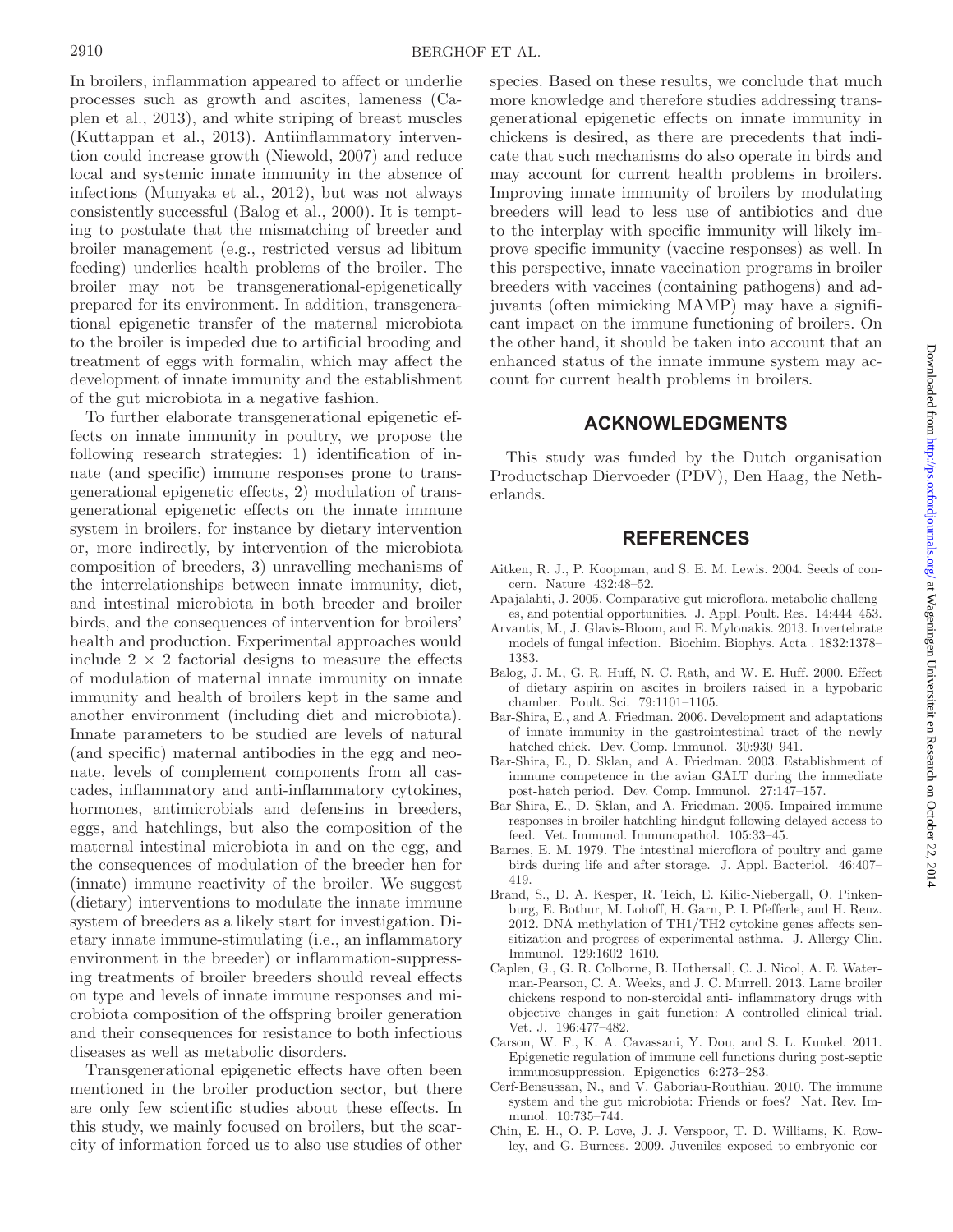ticosterone have enhanced flight performance. Proc. Biol. Sci. 276:499–505.

- Cook, M. I., S. R. Beissinger, G. A. Toranzos, and W. J. Arendt. 2005. Incubation reduces microbial growth on eggshells and the opportunity for trans-shell infection. Ecol. Lett. 8:532–537.
- Costello, E. K., C. L. Lauber, M. Hamady, N. Fierer, J. I. Gordon, and R. Knight. 2009. Bacterial community variation in human body habitats across space and time. Science 326:1694–1697.
- Cucco, M., I. Pellegrino, and G. Malacarne. 2010. Immune challenge affects female condition and egg size in the grey partridge. J. Exp. Zool. A Ecol. Genet. Physiol. 313:597–604.
- Delcuve, G. P., M. Rastegar, and J. R. Davie. 2009. Epigenetic control. J. Cell. Physiol. 219:243–250.
- den Hartog, C. G. 2013. Relevance of IgA in allergy: Regulation by mucosal factors. Thesis. Wageningen University, Wageningen, the Netherlands.
- De Rosa, V., C. Procaccini, G. Calì, G. Pirozzi, S. Fontana, S. Zappacosta, A. La Cava, and G. Matarese. 2007. A key role of leptin in the control of regulatory T cell proliferation. Immunity 26:241–255.
- Dibner, J. J., J. D. Richards, and C. D. Knight. 2008. Microbial imprinting in gut development and health. J. Appl. Poult. Res. 17:174–188.
- Du Plessis, S. S., S. Cabler, D. A. McAlister, E. Sabanegh, and A. Agarwal. 2010. The effect of obesity on sperm disorders and male infertility. Nat. Rev. Urol. 7:153–161.
- Dwyer, C. M., N. C. Stickland, and J. M. Fletcher. 1994. The influence of maternal nutrition on muscle fiber number development in the porcine fetus and on subsequent postnatal growth. J. Anim. Sci. 72:911–917.
- Eckel, L. A. 2004. Estradiol: A rhythmic, inhibitory, indirect control of meal size. Physiol. Behav. 82:35–41.
- Farnell, M. B., A. M. Donoghue, F. S. de los Santos, P. J. Blore, B. M. Hargis, G. Tellez, and D. J. Donoghue. 2006. Upregulation of oxidative burst and degranulation in chicken heterophils stimulated with probiotic bacteria. Poult. Sci. 85:1900–1906.
- Fink, K., R. Zellweger, J. Weber, N. Manjarrez-Orduno, M. Holdener, B. M. Senn, H. Hengartner, R. M. Zinkernagel, and A. J. Macpherson. 2008. Long -term maternal imprinting of the specific B cell repertoire by maternal antibodies. Eur. J. Immunol. 38:90–101.
- Friedman, A., and E. Bar-Shira. 2005. Effects of nutrition on development of immune competence in chicken's gut-associated lymphoid system. Pages 247–255 in Proceedings of the 15th European Symposium on Poultry Nutrition, Balatonfüred, Hungary. World's Poultry Science Association (WPSA)..
- Friedman, A., O. Elad, I. Cohen, and E. Bar-Shira. 2012. The gut associated lymphoid system in the post-hatch chick: Dynamics of maternal IgA. Isr. J. Vet. Med. 67:75–81.
- Gabriel, I., M. Lessire, S. Mallet, and J. F. Guillot. 2006. Microflora of the digestive tract: Critical factors and consequences for poultry. World's Poult. Sci. J. 62:499–511.
- Gluckman, P. D., M. A. Hanson, and A. S. Beedle. 2007. Non-genomic transgenerational inheritance of disease risk. Bioessays 29:145–154.
- Godfrey, K. M., K. A. Lillycrop, G. C. Burdge, P. D. Gluckman, and M. A. Hanson. 2007. Epigenetic mechanisms and the mismatch concept of the developmental origins of health and disease. Pediatr. Res. 61:5R–10R.
- Granholm, T., B. Fröysa, C. Lundström, A. Wahab, T. Midtvedt, and O. Söder. 1992. Cytokine responsiveness in germfree and conventional NMRI mice. Cytokine 4:545–550.
- Grindstaff, J. L., E. D. Brodie III, and E. D. Ketterson. 2003. Immune function across generations: Integrating mechanism and evolutionary process in maternal antibody transmission. Proc. Biol. Sci. 270:2309–2319.
- Grönlund, M.-M., O.-P. Lehtonen, E. Eerola, and P. Kero. 1999. Fecal microflora in healthy infants born by different methods of delivery: Permanent changes in intestinal flora after cesarean delivery. J. Pediatr. Gastroenterol. Nutr. 28:19–25.
- Groothuis, T. G. G., W. Müller, N. von Engelhardt, C. Carere, and C. Eising. 2005. Maternal hormones as a tool to adjust offspring phenotype in avian species. Neurosci. Biobehav. Rev. 29:329– 352.
- Hamal, K. R., S. C. Burgess, I. Y. Pevzner, and G. F. Erf. 2006. Maternal antibody transfer from dams to their egg yolks, egg whites, and chicks in meat lines of chickens. Poult. Sci. 85:1364–1372.
- Hasselquist, D., and J.-Å. Nilsson. 2009. Maternal transfer of antibodies in vertebrates: Trans-generational effects on offspring immunity. Phil. Trans. R. Soc. B 364:51–60.
- He, H., M. B. Farnell, and M. H. Kogut. 2003. Inflammatory agonist stimulation and signal pathway of oxidative burst in neonatal chicken heterophils. Comp. Biochem. Physiol. A Mol. Integr. Physiol. 135:177–184.
- Ho, D. H., and W. W. Burggren. 2010. Epigenetics and transgenerational transfer: A physiological perspective. J. Exp. Biol. 213:3–16.
- Ho, D. H., W. L. Reed, and W. W. Burggren. 2011. Egg yolk environment differentially influences physiological and morphological development of broiler and layer chicken embryos. J. Exp. Biol. 214:619–628.
- Hsu, T., and R. A. Schulz. 2000. Sequence and functional properties of *Ets* genes in the model organism *Drosophila.* Oncogene 19:6409–6416.
- Huff, W. E., G. R. Huff, N. C. Rath, J. M. Balog, H. Xie, P. A. Moore, and A. M. Donoghue. 2002. Prevention of *Escherichia coli* respiratory infection in broiler chickens with bacteriophage (SPR02). Poult. Sci. 81:437–441.
- Huh, G. S., L. M. Boulanger, H. Du, P. A. Riquelme, T. M. Brotz, and C. J. Shatz. 2000. Functional requirement for class I MHC in CNS development and plasticity. Science 290:2155–2159.
- Jones, P. A., and D. Takai. 2001. The role of DNA methylation in mammalian epigenetics. Science 293:1068–1070.
- Karadas, F., P. F. Surai, N. H. C. Sparks, and E. Grammenidis. 2005. Effects of maternal dietary supplementation with three sources of carotenoids on the retinyl esters of egg yolk and developing quail liver. Comp. Biochem. Physiol. Mol. Integr. Physiol. 140:430–435.
- Kau, A. L., P. P. Ahern, N. W. Griffin, A. L. Goodman, and J. I. Gordon. 2011. Human nutrition, the gut microbiome and the immune system. Nature 474:327–336.
- Klasing, K. C. 2007. Nutrition and the immune system. Br. Poult. Sci. 48:525–537.
- Kleinnijenhuis, J., J. Quitin, F. Preijers, L. A. B. Joosten, D. C. Ifrim, S. Saeed, C. Jacobs, J. van Loenhout, D. de Jong, H. G. Stunnenberg, R. J. Xavier, J. W. M. van der Meer, R. van Crevel, and M. G. Netea. 2012. Bacille Calmette-Guérin induces NOD2-dependent nonspecific protection from reinfection via epigenetic reprogramming of monocytes. Proc. Natl. Acad. Sci. USA 109:17537–17542.
- Klipper, E., D. Sklan, and A. Friedman. 2004. Maternal antibodies block induction of oral tolerance in newly hatched chicks. Vaccine 22:493–502.
- Knowles, S. C. L., S. Nakagawa, and B. C. Sheldon. 2009. Elevated reproductive effort increases blood parasitaemia and decreases immune function in birds: A meta- regression approach. Funct. Ecol. 23:405–415.
- Kogut, M. H. 2009. Impact of nutrition on the innate immune response to infection in poultry. J. Appl. Poult. Res. 18:111–124.
- Korte, S. M., J. M. Koolhaas, J. C. Wingfield, and B. S. McEwen. 2005. The Darwinian concept of stress: Benefits of allostasis and costs of allostatic load and the trade-offs in health and disease. Neurosci. Biobehav. Rev. 29:3–38.
- Kouzarides, T. 2007. Chromatin modifications and their function. Cell 128:693–705.
- Kumar, H., T. Kawai, and S. Akira. 2011. Pathogen recognition by the innate immune system. Int. Rev. Immunol. 30:16–34.
- Kuttappan, V. A., H. L. Shivaprasad, D. P. Shaw, B. A. Valentine, B. M. Hargis, F. D. Clark, S. R. McKee, and C. M. Owens. 2013. Pathological changes associated with striping in broiler breast muscles. Poult. Sci. 92:331–338.
- La Cava, A., and G. Matarese. 2004. The weight of leptin in immunity. Nat. Rev. Immunol. 4:371–379.
- Lammers, A., W. H. Wieland, L. Kruijt, A. Jansma, T. Straetemans, A. Schots, G. den Hartog, and H. K. Parmentier. 2010. Successive immunoglobulin and cytokine expression in the small intestine of juvenile chicken. Dev. Comp. Immunol. 34:1254–1262.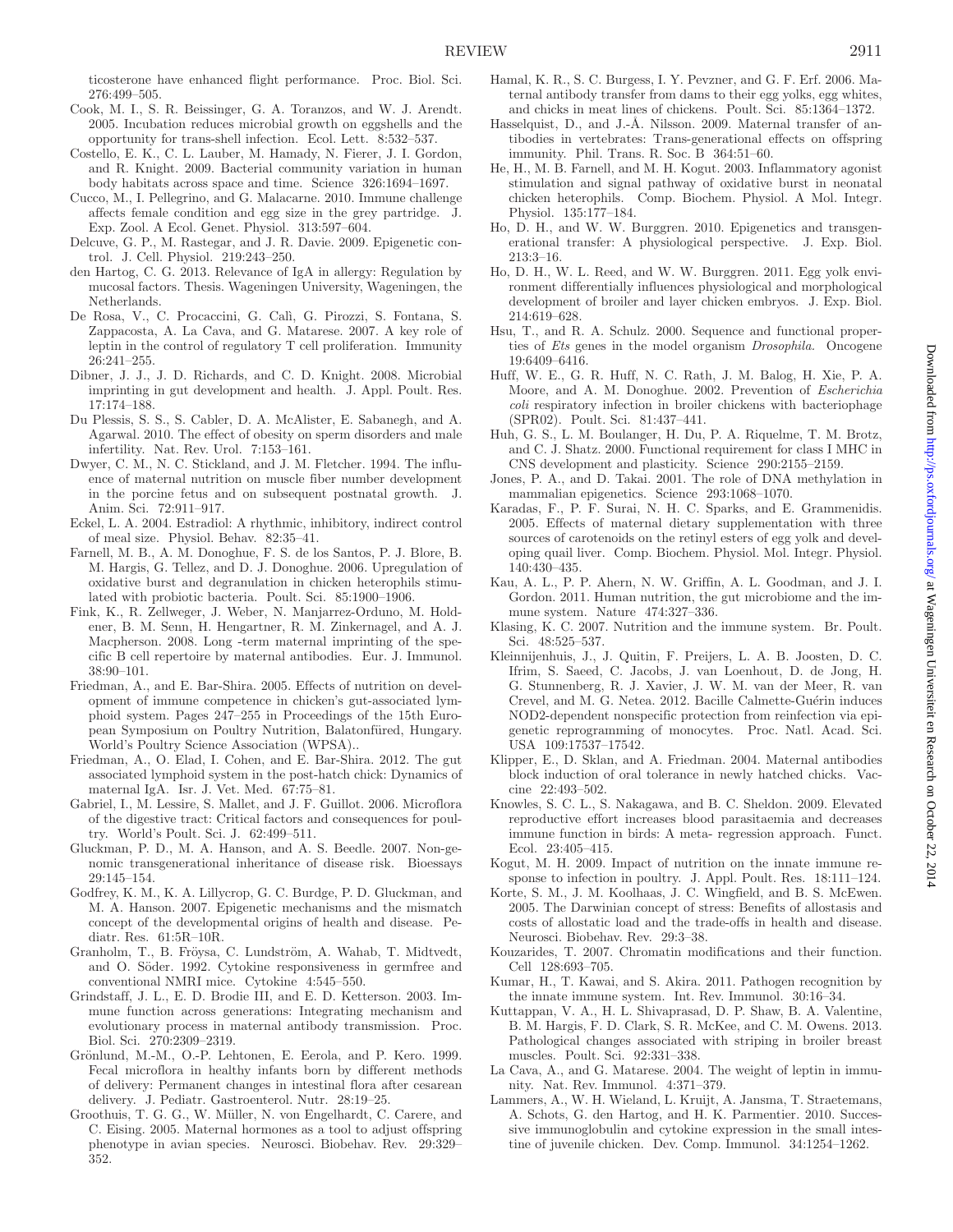- Lee, K. A. 2006. Linking immune defenses and life history at the levels of the individual and the species. Integr. Comp. Biol. 46:1000–1015.
- Lemke, H., A. Coutinho, and H. Lange. 2004. Lamarckian inheritance by somatically acquired maternal IgG phenotypes. Trends Immunol. 25:180–186.
- Lemke, H., and H. Lange. 1999. Is there a maternally induced immunological imprinting phase a la Konrad Lorenz? Scand. J. Immunol. 50:348–354.
- Leshchinsky, T. V., and K. C. Klasing. 2001. Divergence of the inflammatory response in two types of chickens. Dev. Comp. Immunol. 25:629–638.
- Lindqvist, C., A. M. Janczak, D. Nätt, I. Baranowska, N. Lindqvist, A. Wichman, J. Lundeberg, J. Lindberg, P. A. Torjesen, and P. Jensen. 2007. Transmission of stress- induced learning impairment and associated brain gene expression from parents to offspring in chickens. PLoS ONE 2:e364.
- Little, T. J., B. O' Connor, N. Colegrave, K. Watt, and A. F. Read. 2003. Maternal transfer of strain-specific immunity in an invertebrate. Curr. Biol. 13:489–492.
- Macpherson, A. J., and N. L. Harris. 2004. Interactions between commensal intestinal bacteria and the immune system. Nat. Rev. Immunol. 4:478–485.
- Maisonnier, S., J. Gomez, A. Bree, C. Berri, E. Baéza, and B. Carré. 2003. Effects of microflora status, dietary bile salts and guar gum on lipid digestibility, intestinal bile salts, and histomorphology in broiler chickens. Poult. Sci. 82:805–814.
- Mandel, L., M. Talafantová, I. Trebichavský, and J. Trávníček. 1989. Stimulating effect of *Streptococcus faecalis* on phagocytosis in gnotobiotic piglets. Folia Microbiol. (Praha) 34:68–76.
- Martinez, C., M. L. Toribio, A. De La Hera, P.-A. Cazenave, and A. Coutinho. 1986. Maternal transmission of idiotypic network interactions selecting available T cell repertoires. Eur. J. Immunol. 16:1445–1447.
- Martino, D., and S. Prescott. 2013. Progress in understanding the epigenetic basis for immune development, immune function, and the rising incidence of allergic disease. Curr. Allergy Asthma Rep. 12:85–92.
- McConnell, J. M. L. 2006. A mitochondrial component of developmental programming. Pages 75–81 in Developmental Origins of Health and Disease. P. D. Gluckman and M. A. Hanson, ed. Cambridge University Press, Cambridge, UK.
- Mench, J. A. 2002. Broiler breeders: Feed restriction and welfare. World's Poult. Sci. J. 58:23–29.
- Montesano, M. A., D. G. Colley, S. Eloi-Santos, G. L. Freeman Jr., and W. E. Secor. 1999. Neonatal idiotypic exposure alters subsequent cytokine, pathology, and survival patterns in experimental *Schistosoma mansoni* infections. J. Exp. Med. 189:637–645.
- Munyaka, P. M., H. Echeverry, A. Yitbarek, G. Camelo-Jaimes, S. Sharif, W. Guenter, J. D. House, and J. C. Rodriguez-Lecompte. 2012. Local and systemic innate immunity in broiler chickens supplemented with yeast-derived carbohydrates. Poult. Sci. 91:2164–2172.
- Nätt, D. 2008. Stress and the offspring: Adaptive transgenerational effects of unpredictability on behaviour and gene expression in chickens (*Gallus gallus*). Licentiate thesis. Linköping University, Linköping, Sweden.
- Nätt, D., N. Lindqvist, H. Stranneheim, J. Lundeberg, P. A. Torjesen, and P. Jensen. 2009. Inheritance of acquired behaviour adaptations and brain gene expression in chickens. PLoS ONE  $4.96405$ .
- Nätt, D., C.-J. Rubin, D. Wright, M. Johnsson, J. Beltéky, L. Andersson, and P. Jensen. 2012. Heritable genome-wide variation of gene expression and promoter methylation between wild and domesticated chickens. BMC Genomics 13:59.
- Nerren, J. R., and M. H. Kogut. 2009. The selective Dectin-1 agonist, curdlan, induces an oxidative burst response in chicken heterophils and peripheral blood mononuclear cells. Vet. Immunol. Immunopathol. 127:162–166.
- Netea, M. G., J. Quintin, and J. W. M. van der Meer. 2011. Trained immunity: A memory for innate host defence. Cell Host Microbe 9:355–361.
- Ng, S.-F., R. C. Y. Lin, D. R. Laybutt, R. Barres, J. A. Owens, and M. J. Morris. 2010. Chronic high-fat diet in fathers programs β-cell dysfunction in female rat offspring. Nature 467:963–966.
- Niewold, T. A. 2007. The nonantibiotic anti-inflammatory effect of antimicrobial growth promotors, the real mode of action? A hypothesis. Poult. Sci. 86:605–609.
- Noy, Y., A. Geyra, and D. Sklan. 2001. The effect of early feeding on growth and small intestinal development in the posthatch poult. Poult. Sci. 80:912–919.
- Parmentier, H. K., A. Lammers, J. J. Hoekman, G. de Vries Reilingh, I. T. A. Zaanen, and H. F. J. Savelkoul. 2004. Different levels of natural antibodies in chickens divergently selected for specific antibody responses. Dev. Comp. Immunol. 28:39–49.
- Pölkki, M., K. Kangassalo, and M. J. Rantala. 2012. Transgenerational effects of heavy metal pollution on immune defense of the blow fly *Protophormia terraenovae*. PLoS ONE 7:e38832.
- Qureshi, M. A., J. Brake, P. B. Hamilton, W. M. Hagler, and S. Nesheim. 1998. Dietary exposure of broiler breeders to aflatoxin results in immune dysfunction in progeny chicks. Poult. Sci. 77:812–819.
- Rassoulzadegan, M., V. Grandjean, P. Gounon, S. Vincent, I. Gillot, and F. Cuzin. 2006. RNA-mediated non-mendelian inheritance of an epigenetic change in the mouse. Nature 441:469–474.
- Rebel, J. M. J., J. T. P. van Dam, B. Zekarias, F. R. M. Balk, J. Post, A. Flores Miñambres, and A. A. H. M. ter Huurne. 2004. Vitamin and trace mineral content in feed of breeders and their progeny: effects of growth, feed conversion and severity of malabsorption syndrome of broilers. Br. Poult. Sci. 45:201–209.
- Rebel, J. M. J., S. Van Hemert, A. J. W. Hoekman, F. R. M. Balk, N. Stockhofe-Zurwieden, D. Bakker, and M. A. Smits. 2006. Maternal diet influences gene expression in intestine of offspring in chicken (*Gallus gallus*). Comp. Biochem. Physiol. A Mol. Integr. Physiol. 145:502–508.
- Rogers, S. L., B. C. Viertlboeck, T. W. Göbel, and J. Kaufman. 2008. Avian NK activities, cells and receptors. Semin. Immunol. 20:353–360.
- Rubinstein, L. J., M. Yeh, and C. A. Bona. 1982. Idiotype-antiidiotype network. II. Activation of silent clones by treatment at birth with idiotypes is associated with the expansion of idiotypespecific helper T cells. J. Exp. Med. 156:506–521.
- Sadd, B. M., Y. Kleinlogel, R. Schmid-Hempel, and P. Schmid-Hempel. 2005. Trans- generational immune priming in a social insect. Biol. Lett. 1:386–388.
- Shalgi, R., A. Magnus, R. Jones, and D. M. Phillips. 1994. Fate of sperm organelles during early embryogenesis in the rat. Mol. Reprod. Dev. 37:264–271.
- Silversides, F. G., and T. A. Scott. 2001. Effect of storage and layer age on quality of eggs from two lines of hens. Poult. Sci. 80:1240–1245.
- Sjöberg, A. P., L. A. Trouw, and A. M. Blom. 2009. Complement activation and inhibition: A delicate balance. Trends Immunol. 30:83–90.
- Snel, J., H. J. M. Harmsen, P. van der Wielen, and B. A. Williams. 2002. Dietary strategies to influence the gastrointestinal microflora of young animals, and its potential to improve intestinal health. Pages  $37-69$  in Nutrition and Health on the Gastrointestinal Tract. M. C. Blok, H. A. Vahl, L. de Lange, A. E. van de Braak, G. Hemke, and M. Hessing, ed. Wageningen Academic Publishers, Wageningen, the Netherlands.
- Soler, J. J., J. M. Peralta-Sánchez, E. Flensted-Jensen, A. M. Martín-Platero, and A. P. Møller. 2011. Innate humoural immunity is related to eggshell bacterial load of European birds: A comparative analysis. Naturwissenschaften 98:807–813.
- Stanley, D., S. Denman, R. Hughes, M. Geier, T. Crowley, H. Chen, V. Haring, and R. Moore. 2012. Intestinal microbiota associated with differential feed conversion efficiency in chickens. Appl. Microbiol. Biotechnol. 96:1361–1369.
- Surai, A. P., P. F. Surai, W. Steinberg, W. G. Wakeman, B. K. Speake, and N. H. C. Sparks. 2003. Effect of canthaxanthin content of the maternal diet on the antioxidant system of the developing chick. Br. Poult. Sci. 44:612–619.